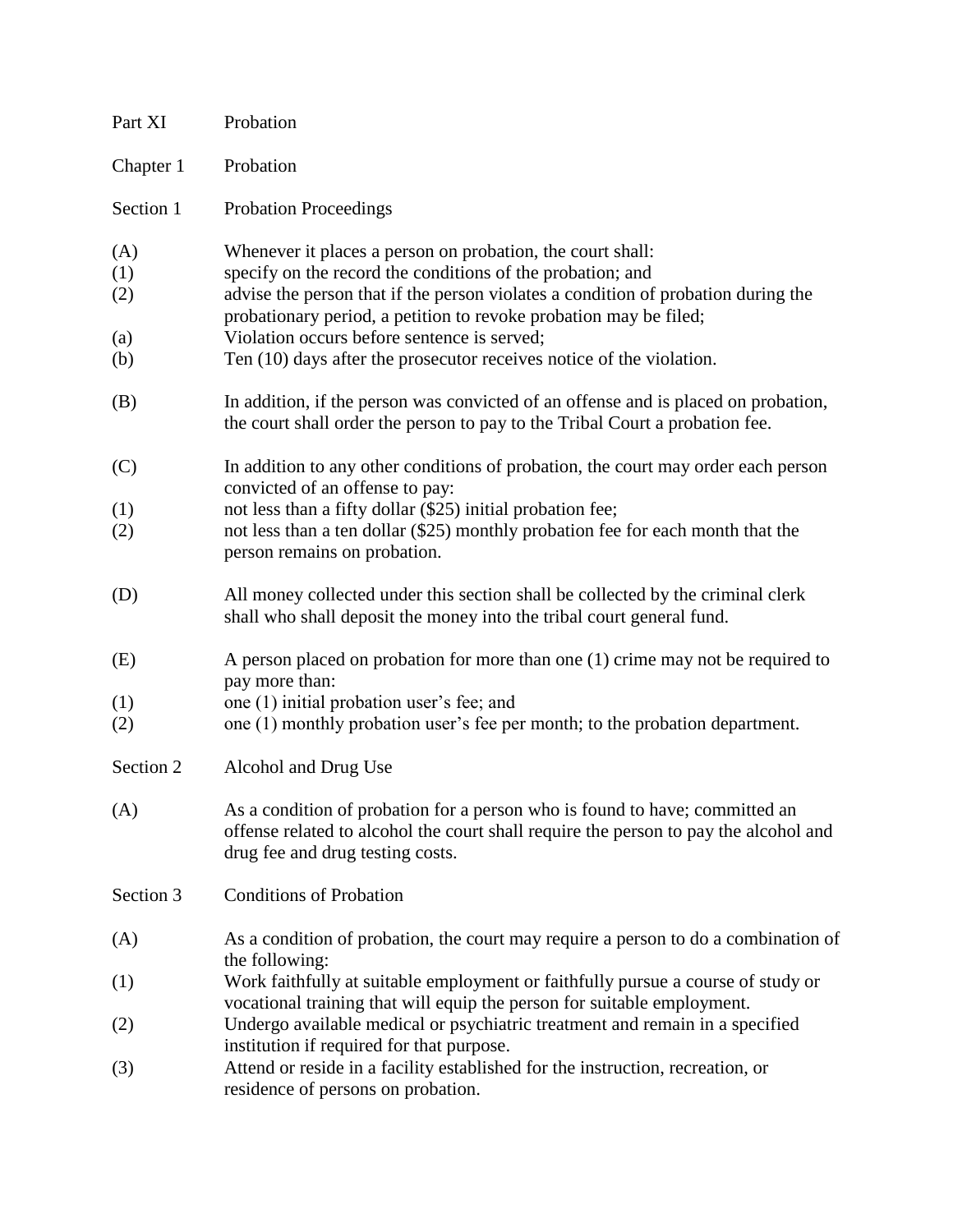## (4) Support the person's dependents and meet other family responsibilities.

- (5) Make restitution or reparation to the victim of the crime for damage or
- (6) injury that was sustained by the victim. When restitution or reparation is a condition of probation, the court shall fix the amount, which may not exceed an amount of the person can or will be able to pay, and shall fix the manner of performance.
- (7) Execute a repayment agreement with the appropriate governmental entity to repay the full amount of public relief or assistance wrongfully received, and make repayments according to a repayment schedule set out in the agreement.
- (8) Pay a fine.
- (9) Refrain from possessing a firearm or other deadly weapon unless granted written permission by the court or the person's probation officer.
- (10) Report to a probation officer at reasonable times as directed by the court or the probation officer.
- (11) Permit the person's probation officer to visit the person at reasonable times at the person's home or elsewhere.
- (12) Remain within the jurisdiction of the court, unless granted permission to leave the court or by the person's probation officer.
- (13) Answer all reasonable inquiries by the court or the person's probation officer and promptly notify the court or probation officer of any change in address or employment.
- (14) Perform uncompensated work that benefits the community.
- (15) Satisfy other conditions reasonably related to the person's rehabilitation.
- (16) Undergo home detention.
- (17) Undergo a laboratory test or series of tests approved by the department of health to detect and confirm the presence of the human immunodeficiency virus (HIV) antigen or antibodies to the human immunodeficiency virus (HIV), if: the person had been convicted of a sex crime and the crime created an epidemiological demonstrated risk of transmission of the human immunodeficiency virus (HIV); or
- (18) Refrain from any direct or indirect contact with an individual.
- (19) Execute a repayment agreement with the appropriate governmental entity or with a person for reasonable costs incurred because of the taking, detention, or return of a missing child.
- (20) Periodically undergo a laboratory chemical test or series of chemical tests as specified by the court to detect and confirm the presence of a controlled substance. The person on probation is responsible for any charges resulting from a test and shall have the results of any test under this subdivision reported to the person's probation officer by the laboratory.
- (21) Any others allowable by law.
- (B) When a person is placed on probation, the person shall be given a written statement specifying:
- (1) the conditions of probation; and
- (2) that if the person violates a condition of probation during the probationary period, a petition to revoke probation may be filed;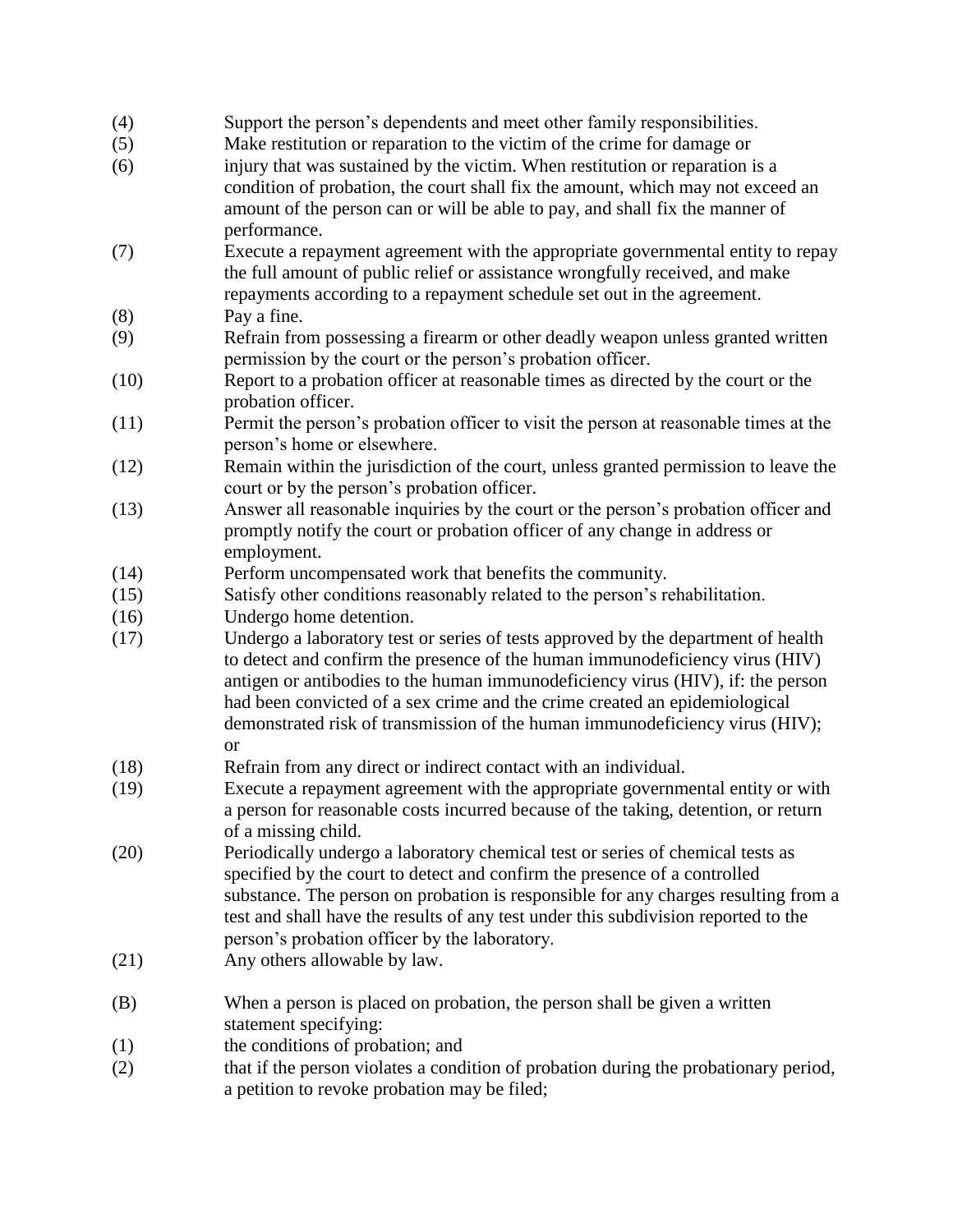| If the violation occurs before sentence is served; or<br>(a) |
|--------------------------------------------------------------|
|--------------------------------------------------------------|

- (b) Ten (10) days after the prosecutor receives notice of the violation.
- (C) As a condition of probation, the court may require that the person serve a term of imprisonment in an appropriate facility at the time or intervals (consecutive or intermittent) within the period of probation determined by the court.
- (D) Intermittent service may be required only for a term of not more than sixty (60) days and must be served in the jail facility, patient treatment, or regulated program. The intermittent term is computed on the basis of the actual day spent in confinement and shall be completed within one (1) year. A person does not earn credit time while serving an intermittent term of imprisonment under this subsection. When the court orders intermittent service, the court shall state:
- (1) the term of imprisonment;
- (2) the days or parts of days during which a person is to be confined; and
- (3) the conditions.
- (E) As a condition of probation, the court may require a defendant charged with a child abuse or sex offense to:
- (1) participate in a treatment program for sex offenders approved by the court;
- (2) avoid contact with any person who is less than sixteen (16) years of age unless the probationer:
- (a) receives the court's approval; or
- (b) successfully completes the treatment program referred to in subsection (1).
- Chapter 2 Probation Revocation
- Section 1 Petition and Hearing on Revocation of Probation
- (A) The court may revoke a person's probation if:
- (1) the person has violated a condition of probation during the probationary period; and
- (2) the petition to revoke probation is filed during the probationary period.
- (B) When a petition is filed charging a violation of a condition of probation, the court may:
- (1) order a summons to be issued to the person to appear; or
- (2) order a warrant for the person's arrest if there is a risk of the person's fleeing the jurisdiction or causing harm to others.
- (C) The issuance of a summons or warrant tolls the period of probation until the final determination of the charge.
- (D) The court shall conduct a hearing concerning the alleged violation. The court may admit the person to bail pending the hearing.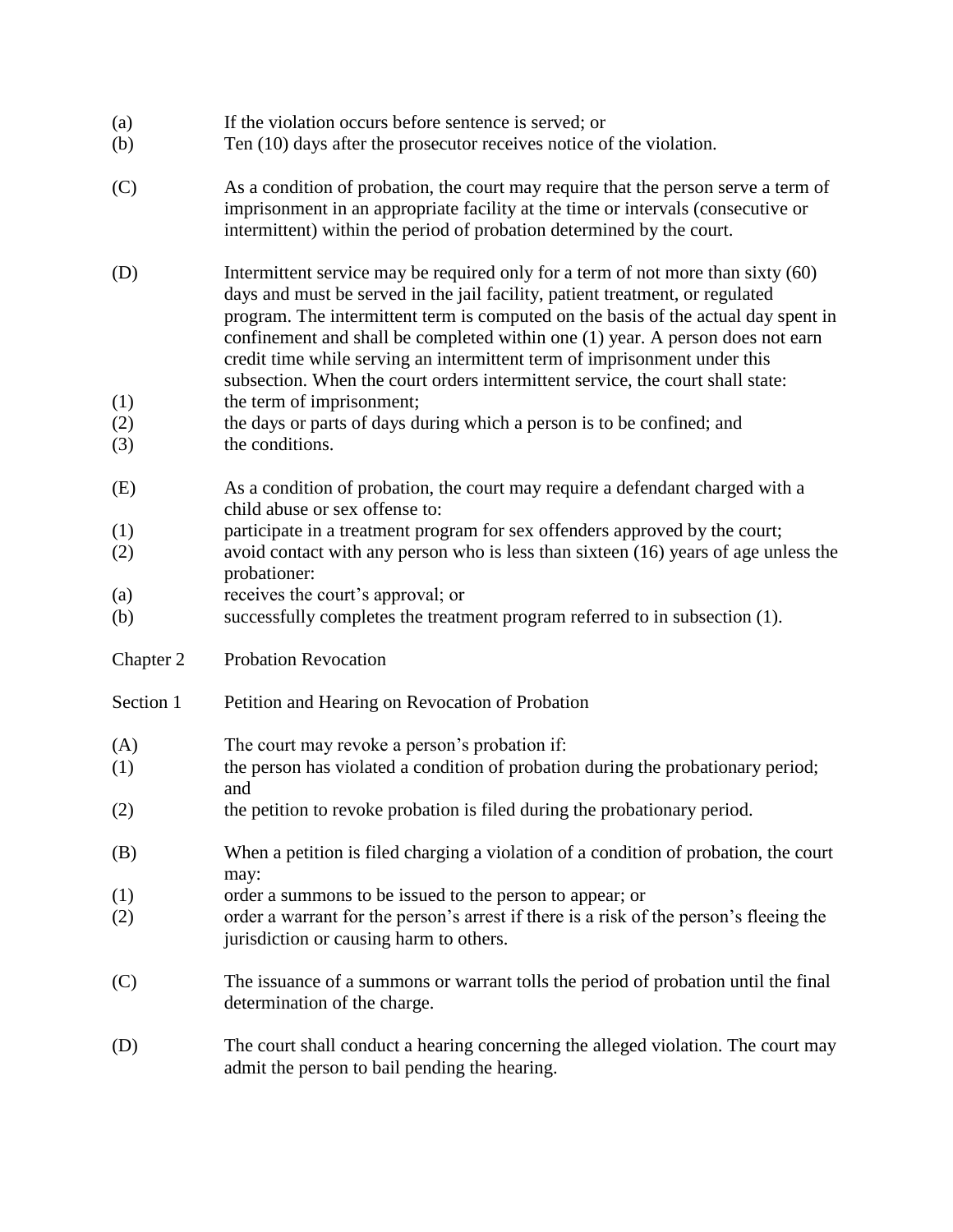| (E)          | The prosecutor must prove the violation by a preponderance of the evidence. The<br>evidence shall be presented in open court. The person is entitled to confrontation,<br>cross-examination, and representation by counsel, at his own expense.                                                   |
|--------------|---------------------------------------------------------------------------------------------------------------------------------------------------------------------------------------------------------------------------------------------------------------------------------------------------|
| (F)          | Probation may not be revoked for failure to comply with conditions of a sentence<br>that imposes financial obligations on the person.                                                                                                                                                             |
| (G)          | If the court finds that the person has violated a condition at any time before<br>termination of the period, and the petition to revoke is filed within the<br>probationary period, the court may:<br>continue the person on probation, with or without modifying or enlarging the<br>conditions; |
| (1)          | extend the person's probationary period for not more than one (1) year beyond the                                                                                                                                                                                                                 |
| (2)          | original probationary period; or<br>order execution of the sentence that was suspended at the time of initial<br>sentencing.                                                                                                                                                                      |
| (H)          | If the court finds that the person has violated a condition during any time before<br>the termination of the period, and the petition is filed under subsection A before<br>the probationary period has expired, the court may:                                                                   |
| (1)          | extend the length of the original probationary period as long as the reinstated<br>probationary period does not exceed the length of the maximum sentence                                                                                                                                         |
| (2)          | allowable for the offense that is the basis of the probation; or<br>order execution of the sentence that was suspended at the time of the initial<br>sentencing.                                                                                                                                  |
| (I)          | A judgment revoking probation is a final appealabe order.                                                                                                                                                                                                                                         |
| $\mathrm{J}$ | Failure to pay fines or costs required as a condition of probation may not be the<br>sole basis for commitment to jail.                                                                                                                                                                           |
| Section 2    | Incarceration                                                                                                                                                                                                                                                                                     |
| (A)          | As used in this chapter: "Earliest possible release date" means the date, computed<br>as of the date of sentencing, on which a person would be entitled to discharge or<br>release on parole considering:                                                                                         |
| (1)          | the term of the sentence;                                                                                                                                                                                                                                                                         |
| (2)          | the term of any other concurrent or consecutive sentence that the person must<br>serve;                                                                                                                                                                                                           |
| (3)          | credit time that the person has earned before sentencing; and "Receiving"<br>authority" means:                                                                                                                                                                                                    |
| (4)          | the tribal jail or detention facility; or                                                                                                                                                                                                                                                         |
| (5)          | a facility or place designated by the court.                                                                                                                                                                                                                                                      |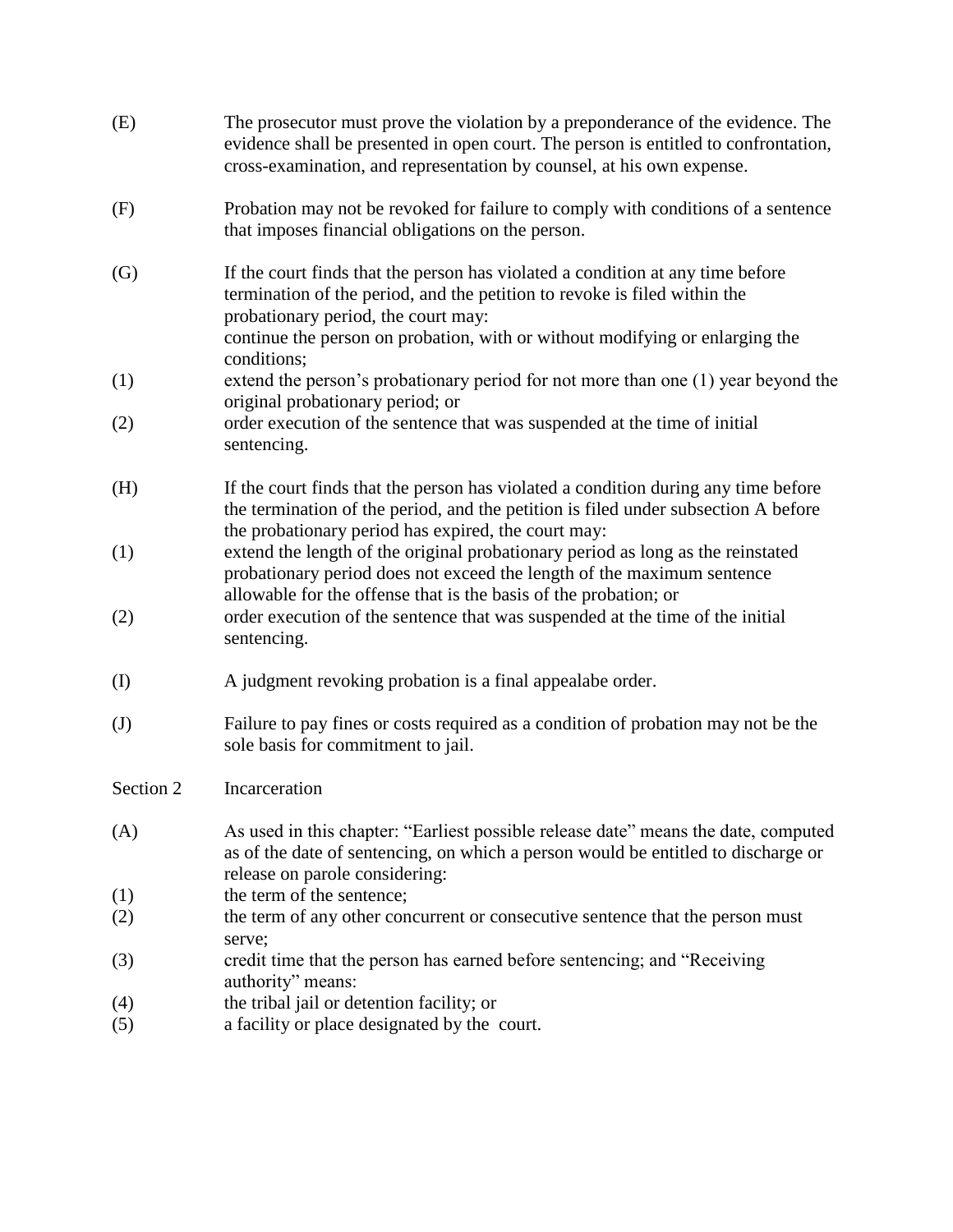| (B)        | When a convicted person is sentenced to incarceration the court shall, without<br>delay, certify, under the seal of the court, copies of the judgment of conviction<br>and sentence to the receiving authority. |
|------------|-----------------------------------------------------------------------------------------------------------------------------------------------------------------------------------------------------------------|
| (C)        | The judgment must include:                                                                                                                                                                                      |
| (1)        | the crime for which the convicted person is adjusted guilty and the classification<br>of the criminal offense;                                                                                                  |
| (2)        | the period, if any, for which the person is rendered incapable of holding any office<br>of trust or profit;                                                                                                     |
| (3)        | the amount of the fines or costs assessed, if any;                                                                                                                                                              |
| (4)        | the amount of credit, including credit time earned, for time spent in confinement<br>before sentencing; and                                                                                                     |
| (5)        | the amount to be credited toward payment of the fines or costs for time spent in<br>confinement before sentencing.                                                                                              |
| (D)        | The judgment may specify the degree of security recommended by the court.                                                                                                                                       |
| (E)        | A term of incarceration begins on the date sentence is imposed, unless execution<br>of the sentence is stayed according to law.                                                                                 |
| Part XII   | <b>Expungement of Records</b>                                                                                                                                                                                   |
| Chapter 1  | <b>Expungement of Records</b>                                                                                                                                                                                   |
|            |                                                                                                                                                                                                                 |
| Section 1  | When Expungement is Applicable                                                                                                                                                                                  |
| (A)        | Whenever:                                                                                                                                                                                                       |
| (1)        | an individual is arrested but no criminal charges are filed against the individual;<br><b>or</b>                                                                                                                |
| (2)        | all criminal charges filed against an individual are dropped because:                                                                                                                                           |
| (a)        | of a mistaken identity;                                                                                                                                                                                         |
| (b)        | no offense was in fact committed; or                                                                                                                                                                            |
| (c)        | there was an absence of probable cause; the individual may petition the court for<br>expungement of the records related to the arrest.                                                                          |
| Section 2  | Petition for Expungement                                                                                                                                                                                        |
| (A)        | A petition for expungement of records must be verified and filed in the court in                                                                                                                                |
| (1)        | which the charges were filed. The petition must set forth:<br>the date of the arrest;                                                                                                                           |
| (2)        | the charge;                                                                                                                                                                                                     |
| (3)        | the arresting officer;                                                                                                                                                                                          |
| (4)        | any other known identifying information, such as the name of the arresting<br>officer, case number, or court case number;                                                                                       |
| (5)<br>(6) | the date of the petitioner's birth; and<br>the petitioner's social security number;                                                                                                                             |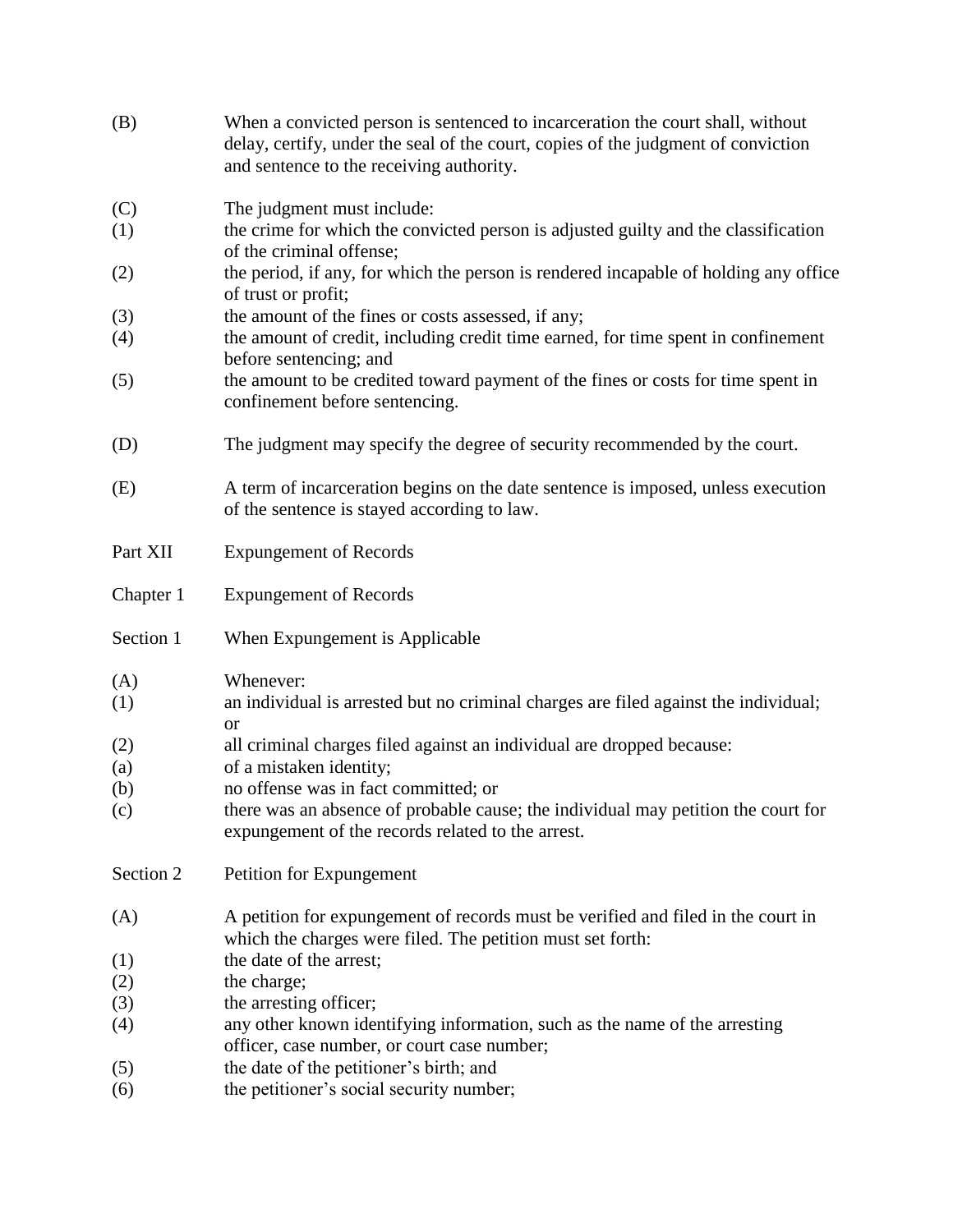- (7) the date petition is served upon the law enforcement agency and the prosecutor.
- (B) The petitioner, on the law enforcement agency and the prosecutor's central repository for records, shall serve a copy of the petition.
- Section 3 Receipt of Expungement by Law Enforcement Officer
- (A) Upon receipt of a petition for expungement, the tribal prosecutor if he/she desires to oppose the expungment shall file notice of opposition with the court setting forth reaons for resisting the expungment along with any sworn statements from individuals that explain the reasons for resisting the expungement wihin thirty (30) days after the petition is filed. A copy of the notice of opposition and copies of any sworn statements shall be served on the petitioner in accordance with the Rules of Civil Procedure.
- (B) The court shall:
- (1) summarily grant the petition; or
- (2) set the matter for hearing; or
- (3) summarily deny the petition, if the court determines that:
- (a) the petition is insufficient; or
- (b) based on information contained in sworn statements the petitioner is not entitled to an expungement of records.
- Section 4 Hearing Necessary if Objection to the Petition
- (A) If a notice of opposition is filed and the court does not summarily grant or summarily deny the petition, the court shall set the matter for a hearing.
- (B) After a hearing is held under this section, the petition shall be granted unless the court finds:
- (1) The individual has a record of arrests other than minor traffic offenses; or
- (2) Additional criminal charges are pending against the individual.
- (C) If the petition for expungement is granted, the law enforcement agency shall within thirty (30) days of receipt of the court order, deliver to the individual or destroy all fingerprints, photographs, or arrest records in their possession.
- Part XIII Parole and Clemency
- Chapter 1 Parole and Clemency
- Section 1 Eligibility for Parole
- (A) When a person imprisoned for an offense completes his/her fixed term of imprisonment, less the credit time he has earned with respect to that term, he shall be released: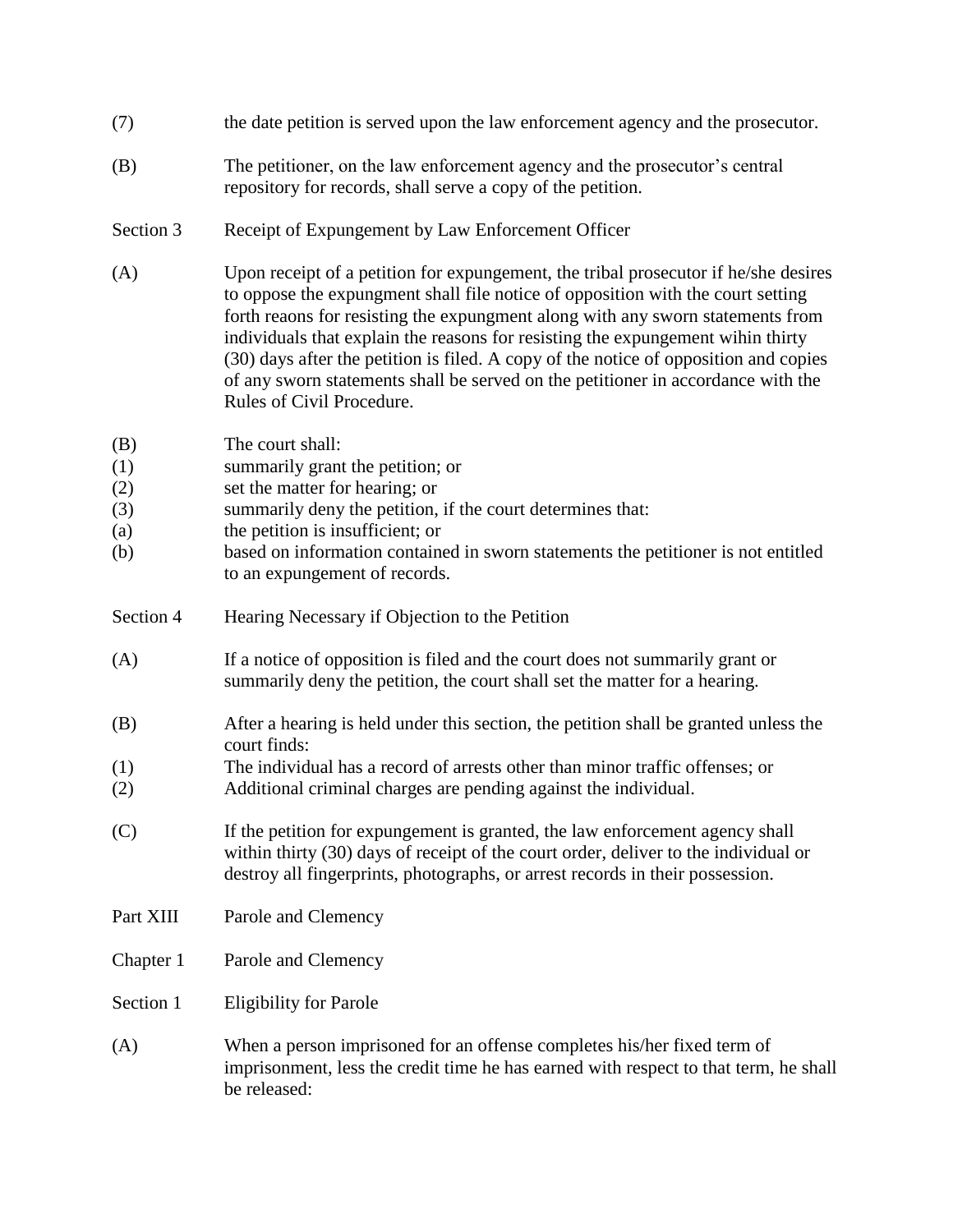- (1) on parole for a period not exceeding twenty-four (24) months, as determined by the parole board established by Judicial Committee; or
- (2) to the committing court if his/her sentence included a period of probation.
- (B) A person released on parole remains on parole from the date of his/her release until his/her fixed term expires, unless his/her parole is revoked or he/she is discharged from that term by the parole board. In any event, if his/her parole is not revoked, the parole board shall discharge him/her. A person whose parole is revoked shall be imprisoned for the remainder of his/her fixed term. However, he/she shall again be released on parole when he/she completes that remainder, less the credit time he/she has earned since the revocation. The parole board may reprosecute him/her on parole at any time after the revocation.
- (C) In addition to any credit time a person earns under this chapter and in addition to any reduction of sentence a person receives, a person earns credit time if the person:
- (1) Has demonstrated a pattern consistent with rehabilitation; and
- (2) Successfully completes requirements to obtain one of the following:
- (a) A general educational development (GED) diploma if the person has not previously obtained a high school diploma.
- (b) A high school diploma.
- (c) An associate's degree from an approved institution of higher learning.
- (d) A bachelor's degree from an approved institution of higher learning.
- (D) The amount of credit time a person may earn under this section is the following:
- (1) Six (6) months for competition of general educational development (GED) diploma.
- (2) One (1) year for graduation from high school.
- (3) One (1) year for completion of an associate's degree.
- (4) Two (2) years for completion of a bachelor's degree.
- (E) Credit time earned by a person under this section is subtracted from the period of imprisonment imposed on the person by the sentencing court.
- (F) A person does not earn credit time under subsection A unless the person completes at least a portion of the degree requirements after June 30, 1997.
- (G) The maximum amount of credit time a person may earn under this chapter is the lesser of:
- $f(1)$  four (4) years; or
- (2) one-third (1/3) of the person's total applicable credit time.
- (H) Any person may, with respect to the same transaction, be deprived of any part of the credit time he/she has earned for any of the following:
- (1) A violation of one (1) or more rules of the Law and Order Department.